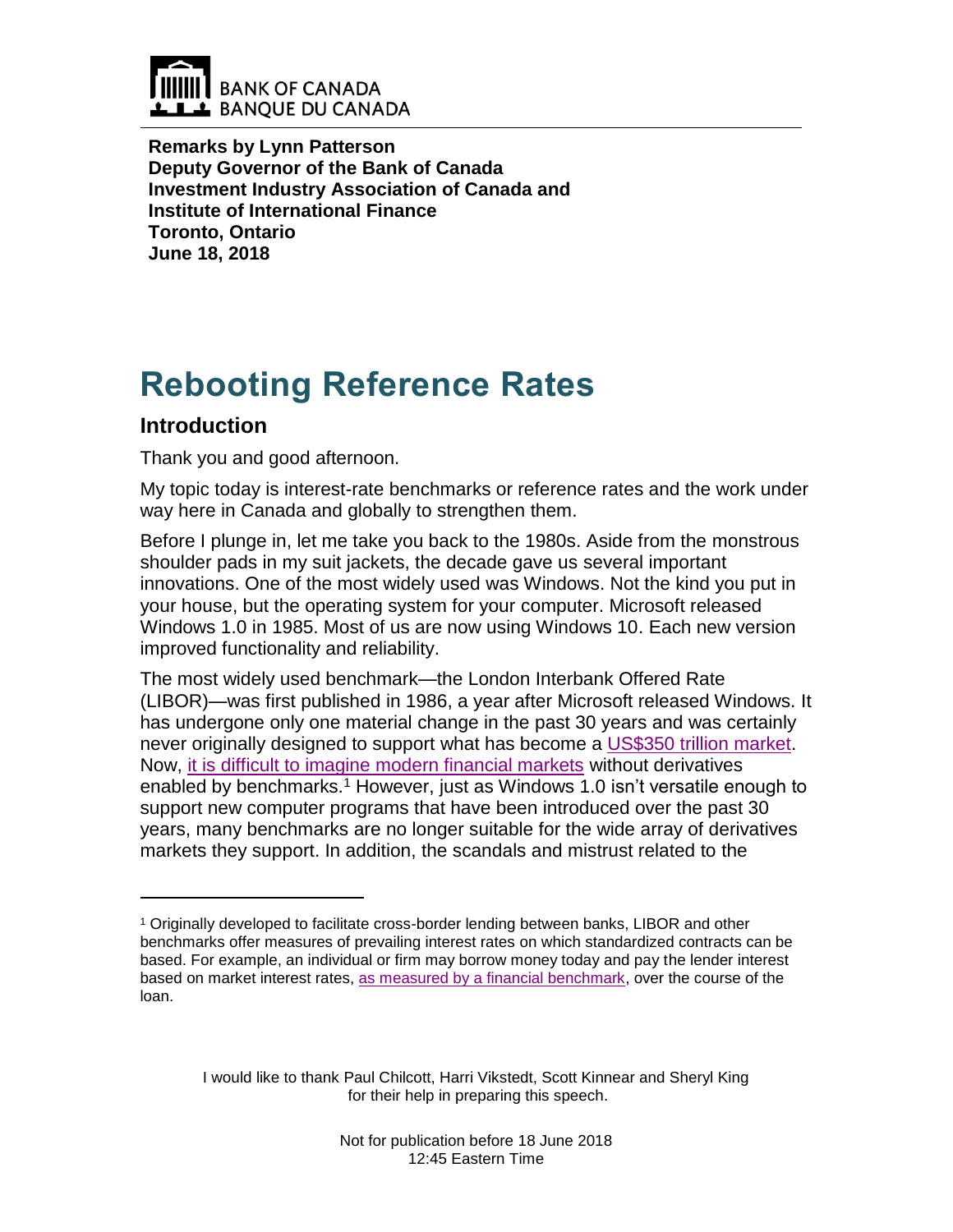[manipulation of benchmark rates for the financial benefit of individuals and](https://www.newyorkfed.org/newsevents/speeches/2018/dud180524)  [institutions](https://www.newyorkfed.org/newsevents/speeches/2018/dud180524) have made their future use unpalatable.

Not surprisingly, then, these problems with benchmarks have undermined confidence in their reliability and robustness. In response, global authorities are working closely with the private sector to address them.

For many of you in this room, benchmark reform is probably a familiar topic, and you understand the significant role these rates play in the functioning of markets.

But benchmarks, like Windows, are part of our day-to-day lives in one way or another. How they function and how they may change matters a great deal not just to your industry but also to most Canadians. Our financial wealth is connected to benchmarks. For example, exchange-traded funds and mutual funds may invest in products linked to benchmarks. And mortgage costs are based on bank funding costs, which, in turn, include inputs priced off derivatives contracts using benchmarks.

So, reforming this foundational element of our financial infrastructure is critical to both the financial industry and the broader economy. Indeed, we're long overdue for an upgrade.

In my remarks today, I'm going to discuss the work afoot to either validate, enhance or transform various widely used benchmarks or create new ones. I'll start with an overview of the work under way globally and then focus on what is being done in the United States and Canada.

#### **The current state of play**

Aside from our primary role in setting monetary policy to meet our inflation target, our mandate at the Bank of Canada includes fostering the stability and efficiency of the financial system.

Benchmarks contribute to the efficient functioning of markets and the stability of the system. Getting them right matters.

The Bank of Canada is playing a role in these changes through our active membership on the Financial Stability Board (FSB), which is leading [the global](http://www.fsb.org/what-we-do/policy-development/additional-policy-areas/reforming-financial-benchmarks/)  [effort to coordinate benchmark reform.](http://www.fsb.org/what-we-do/policy-development/additional-policy-areas/reforming-financial-benchmarks/) Central banks are trusted by market participants and they keep a watchful eye on risks to financial stability, so it's important that we be involved in this work.

To be effective, a benchmark should be robust, reliable and resilient to any market stress. It also needs to be transparent and consistent with the principles for financial benchmarks set out by the [International Organization of Securities](http://www.iosco.org/library/pubdocs/pdf/IOSCOPD415.pdf)  [Commissions \(IOSCO\).](http://www.iosco.org/library/pubdocs/pdf/IOSCOPD415.pdf)

These principles cover governance, quality and accountability. They stress that the data used to construct benchmarks "should be based on prices, rates, indices or values that have been formed by the competitive forces of supply and demand and be anchored by observable transactions."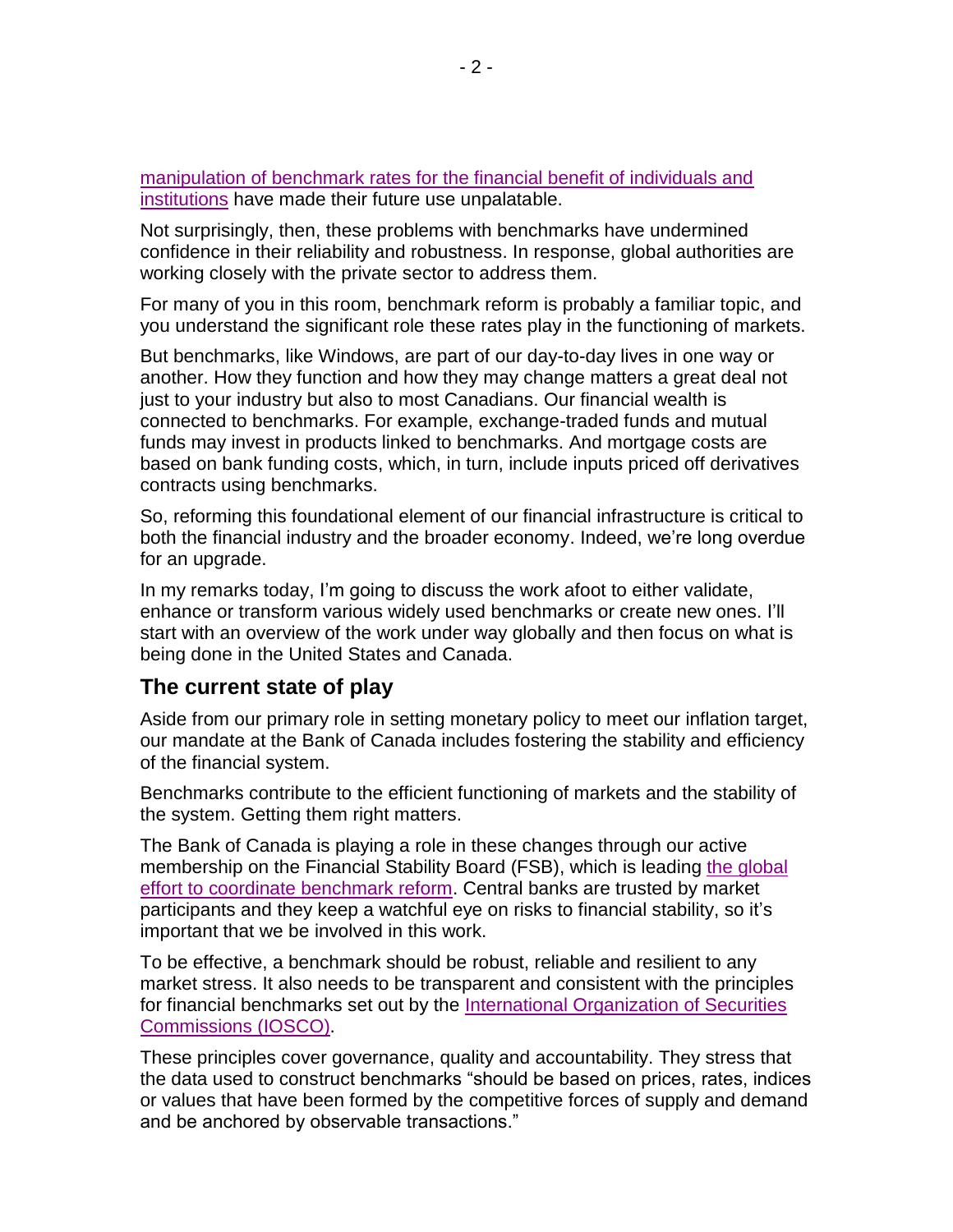The major upgrades that have taken place since 2014 have been guided by the IOSCO principles as well as by improvements to LIBOR and other benchmarks recommended by the FSB.

The FSB is also urging countries to develop new benchmarks based on shortterm, risk-free (or near risk-free) observable rates or, where they already exist, to promote more active use of them. Such benchmarks would be a better fit for many derivatives transactions.

Market participants, together with central banks and other authorities, have been actively pursuing this "twin track" approach of strengthening existing benchmarks and developing alternatives.

A risk-free rate would help accomplish two goals. First, it would reduce the dependence on any individual benchmark. Second, it would allow counterparties to select benchmarks that might more closely match the exposures they want, enabling them to better meet the needs of some derivatives markets.

For example, LIBOR is meant to represent a bank's cost of funding. It can vary according to a number of factors, such as an increase in underlying rates or a deterioration in the creditworthiness of banks—as we saw during the global financial crisis. Imagine a sovereign issuer wanting to take a fixed-rate bond and swap it to a floating-rate liability. Since such an issuer's creditworthiness does not fluctuate with that of the banking system, using a benchmark with a shortterm rate that is not influenced by the creditworthiness of banks would be more appropriate.

Some of the alternatives that have been identified are new, while others are existing rates that are being, or have been, enhanced. In all cases, they are overnight rates. Now, many jurisdictions are exploring whether they need to develop term risk-free benchmarks, say for one- or three-month maturities, for use in mortgages and cash markets and perhaps also for some derivatives. This might help the transition from LIBOR-type benchmarks, where term rates are more widely used than overnight rates. For this to happen, such benchmarks would have to be consistent with the IOSCO standards.

The pace of all this work accelerated last summer thanks to Andrew Bailey, Chief Executive of the United Kingdom's Financial Conduct Authority (FCA), which regulates LIBOR. He [announced](https://www.fca.org.uk/news/speeches/the-future-of-libor) that LIBOR might be sustainable only until the end of 2021. After that date, the FCA will not persuade or compel banks to submit LIBOR rates. This means markets need to be ready to transition to alternative benchmarks.

This announcement came as a surprise to those who had not been closely following benchmark developments. Now, roughly a year later, there appears to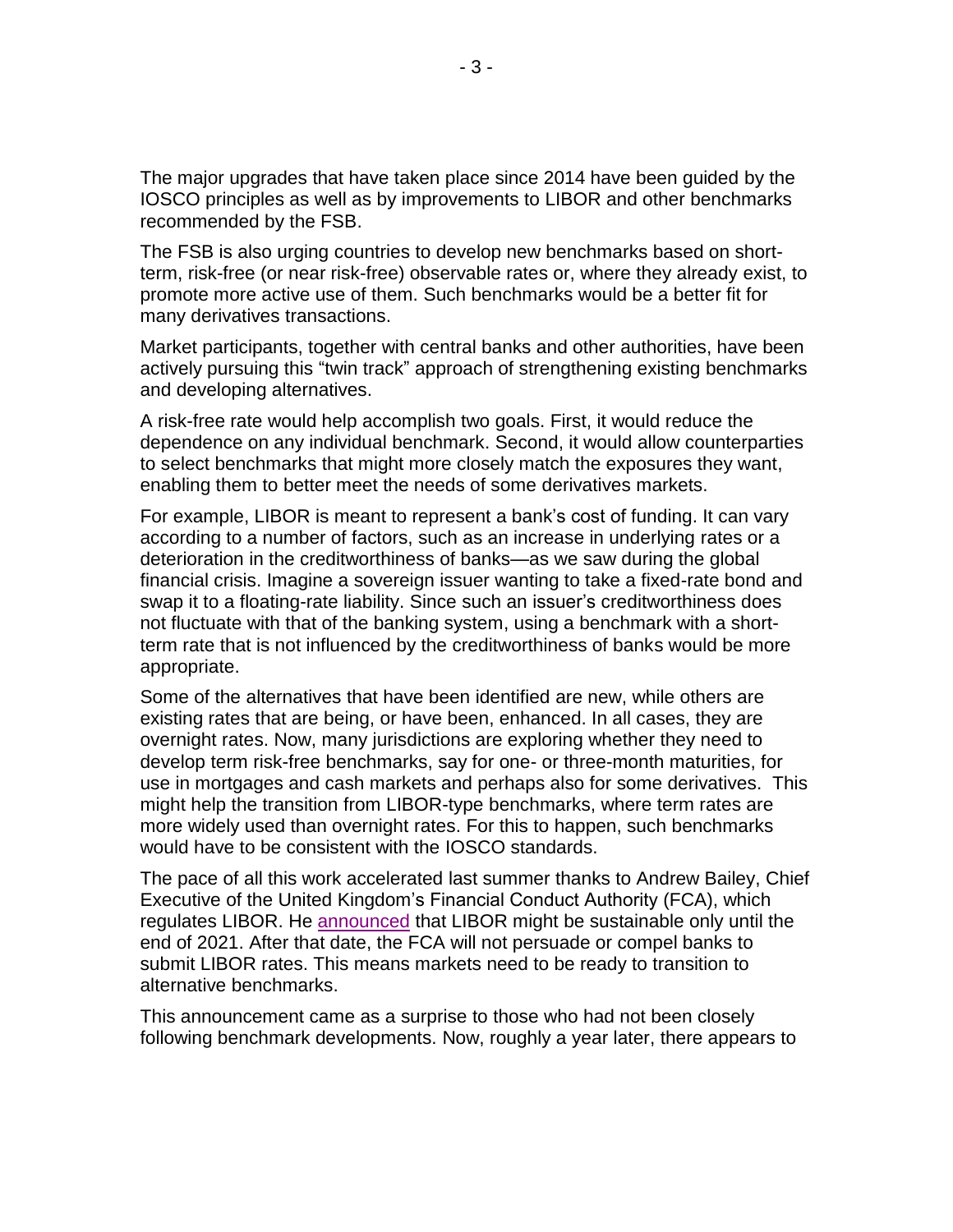be wider market acceptance of what needs to be done, and progress is continuing despite the significant complexities.<sup>2</sup>

### **Progress in the United States**

 $\overline{a}$ 

I'll focus on recent developments in the United States because the US-dollar LIBOR is one of the most widely used benchmarks, and Canadian investors and issuers have material exposure to it.

Consider the sheer size of the market that references USD LIBOR. In 2016, notional contracts priced off USD LIBOR totalled nearly U[S\\$200 trillion.](https://www.newyorkfed.org/medialibrary/Microsites/arrc/files/2018/ARRC-Second-report) The lion's share of that exposure—95 per cent—was in derivatives, primarily interest rate swaps. Another US\$8 trillion in cash products was based on USD LIBOR everything from floating-rate notes to consumer loans.

The work to develop an alternative to LIBOR in the United States is being led by the Alternative Reference Rate Committee (ARRC), which is composed of dealers, asset managers, issuers, exchanges, regulators and official institutions. In April, the Federal Reserve Bank of New York began publishing the Secured Overnight Financing Rate (SOFR), which it concluded is a reliable benchmark for new US-dollar derivatives.

SOFR is an overnight rate based on the Treasury repo market. It covers multiple segments of this market, including tri-party, dealer-to-dealer and centrally cleared bilateral repos. Based on US\$800 billion in daily transactions, SOFR adheres closely to the standards set out by IOSCO.

To establish SOFR as a widely used benchmark, an entire ecosystem of products needs to be built around it to encourage trading and generate liquidity in SOFR-related products. This work has begun. Futures contracts for SOFR started trading in May, with all primary dealers pledging to support that market. Trading has been light so far but is expected to increase as more market participants revamp their systems. Some time this summer, overnight index swaps referencing SOFR will begin trading, and they will be accepted for clearing through central counterparties later this year. Of course, greater market adoption will require buy-side involvement—the engagement of asset managers and issuers is critical. The next step may be the identification of a term rate based on SOFR. It is possible that this could be developed through the futures market.

Many trade groups are collaborating in this work, which goes beyond just selecting a new benchmark and developing markets that reference it. For example, fallback provisions are an important transition element. These provisions are a contingency written into financial contracts in case the current benchmark is no longer viable. Fallbacks, or contingency plans, are a feature of many things we consume in everyday life—everything from backup electrical generators in case the power goes out to a guaranteed rental from your

<sup>2</sup> Industry groups in the United Kingdom, the United States, Switzerland, Japan and the euro area are leading the work.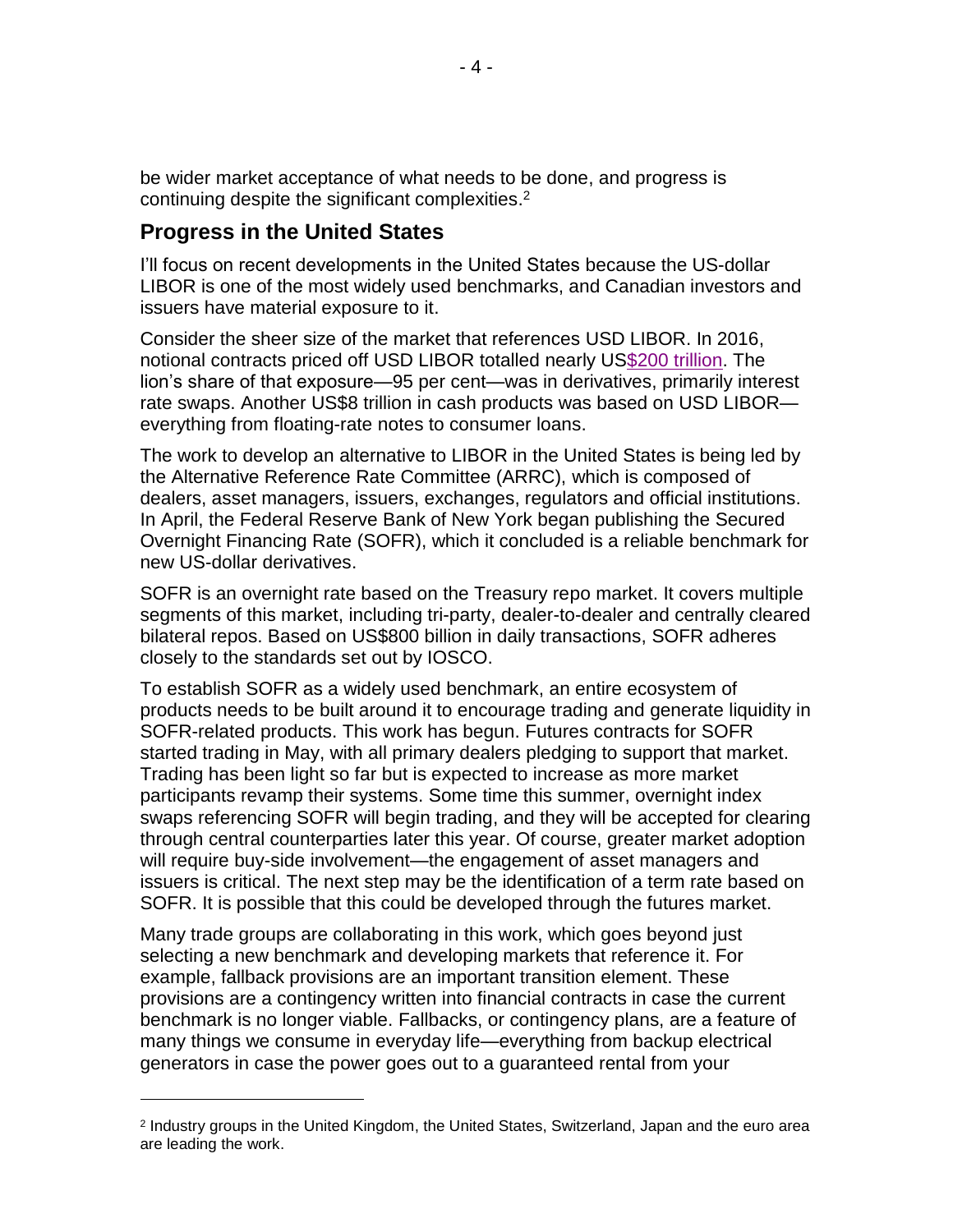dealership if your new vehicle needs repairs. Given the uncertainty that LIBOR will continue to exist beyond 2021, it just makes sense to have appropriate fallback provisions written into financial market contracts to allow these products to transition smoothly to new benchmarks.

The International Swaps and Derivatives Association is working on fallback language for derivatives contracts, while ARRC is helping to draft appropriate language for cash products.

Although considerable progress has been made, reform still has a long way to go. And as William Dudley, President of the Federal Reserve Bank of New York, emphasized in a [recent speech,](https://www.newyorkfed.org/newsevents/speeches/2018/dud180524) we have a compressed time frame to get the work done, so "we need aggressive action to move to a more durable and resilient benchmark regime."

#### **Canada's benchmarks**

What about Canada's benchmarks?

In 2014 my colleague Timothy Lane gave a [speech](https://www.bankofcanada.ca/?p=166913) on benchmark reform that highlighted the work being done in Canada and the rationale for it proceeding at a different pace from that of our global peers. This is partially due to differences between our main benchmark, the Canadian Dollar Offered Rate (CDOR), and LIBOR.

CDOR is used for derivatives, floating-rate notes and loans. At the end of 2017, it was referenced by more than \$13 trillion in financial instruments.

Like LIBOR, CDOR is based on submissions from a panel of banks, but there are major differences between the two.

Just to remind you, LIBOR is a *borrowing* rate based on estimates of the cost of unsecured borrowing transactions between banks. The volume of this borrowing has been declining, which means that LIBOR has become more reliant on the judgment of experts rather than actual transactions.

In contrast, CDOR is a bank *lending* rate and was originally developed by the banks themselves to facilitate the calculation of a benchmark rate for the Banker's Acceptance (BA) market.

CDOR is the rate at which submitters are willing to lend their balance sheet to corporate clients with existing BA lines of credit. These BA lines are being drawn down daily, and BA volumes have been continuously growing.

BAs were first developed in 1962 as an alternative source of short-term funding for corporate borrowers. They are an unconditional order from a corporate client to draw funds against their established line of credit at a Canadian bank to be paid back in full at a fixed date in the future. Now, BAs make up the largest portion of money market instruments issued by non-government entities, accounting for around 25 per cent of the total money market. In 2017, an average of about \$76 billion in BAs was outstanding.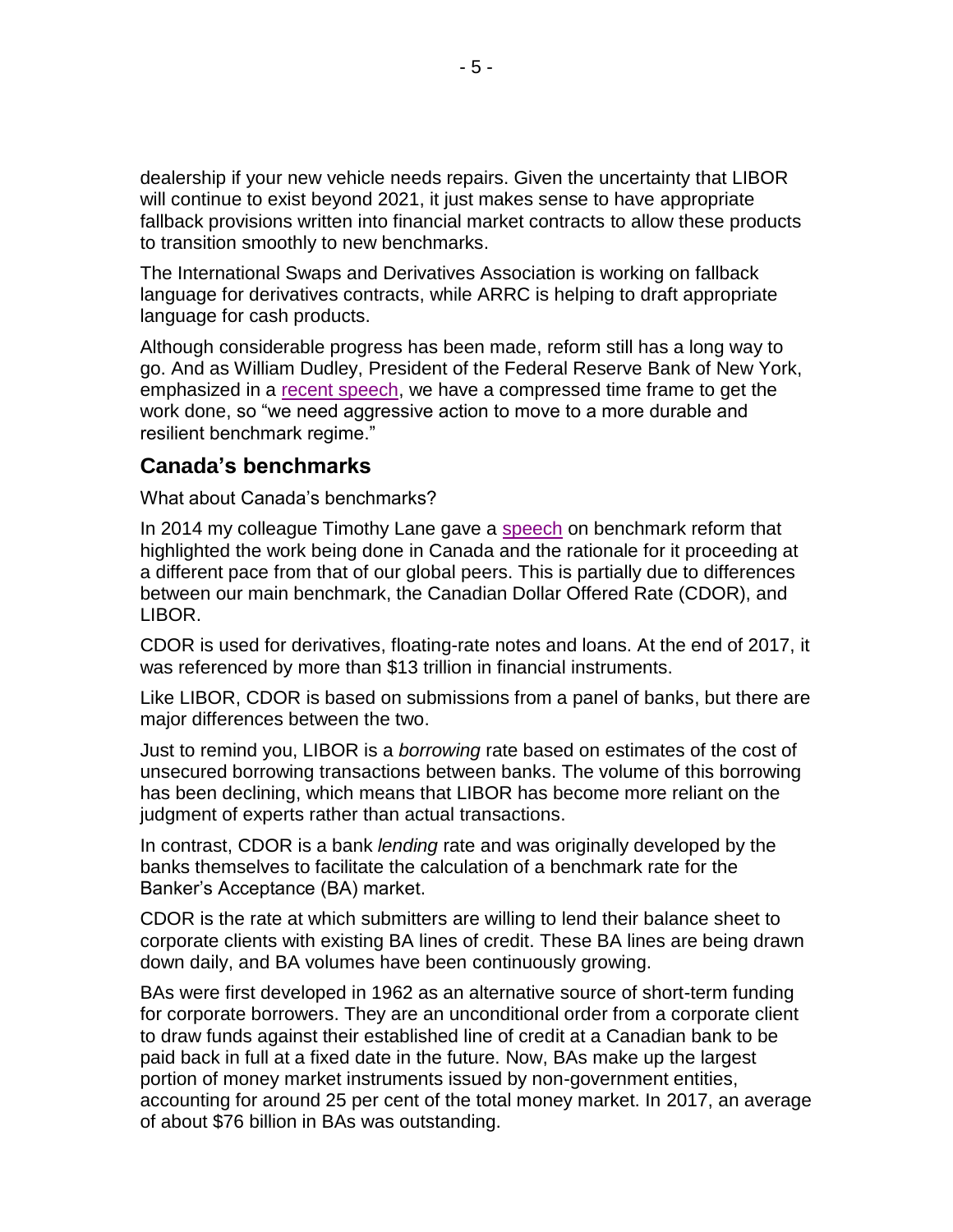A [paper](https://www.bankofcanada.ca/?p=199632) we published today on our website reviews the evolution of the BA market.

Since 2014, and in keeping with the IOSCO principles, CDOR has been strengthened in a number of ways. Thomson Reuters has been appointed the administrator and is responsible for the calculation and distribution of the rate. Thomson Reuters has also formed an oversight committee for CDOR to regularly review its definition, scope and methodology. And the Office of the Superintendent of Financial Institutions is now supervising the governance and risk controls surrounding the submission processes at the panel banks.

Although CDOR does not have the same vulnerabilities as LIBOR, it is being used in derivatives markets where the notional value of contracts is a multiple of volumes in the underlying BA markets and where a risk-free rate may better suit the needs of many users.

Fortunately, we already have a risk-free overnight rate. Let me introduce you to CORRA, the Canadian Overnight Repo Rate Average, which has been in place since 1997. It measures the average cost of overnight collateralized funding and is an important reference rate for [overnight index swaps,](https://www.bankofcanada.ca/?p=29551) which investors use if they want, for example, to hedge interest rate risk related to Bank of Canada rate decisions.

CORRA is based on actual transactions and is calculated from on-screen trades through interdealer brokers. As with CDOR, CORRA is now administered by Thomson Reuters.

So, in Canada, we have a different starting point and have made further enhancements to comply with the IOSCO principles.

#### **Canadian alternative**

 $\overline{a}$ 

Should we be satisfied that this is enough? We don't know the answer to this question yet, but to help work through the issues we recently set up the [Canadian Alternative Reference Rate](https://www.bankofcanada.ca/?p=197746) Working Group (CARR).<sup>3</sup>

We know a risk-free rate is a better fit for most derivative-related exposures. Recall the example I mentioned earlier of issuers who want to hedge their interest-rate liabilities from a fixed to a floating rate. If other currencies move primarily to using risk-free rates as their benchmark, specifically term risk-free rates, market participants may want to have the same option in Canadian dollars.

CARR is co-chaired by the Bank and a private sector participant. The group will look at potential enhancements to CORRA, such as whether the rate could be calculated using a wider range of transactions, instead of just those occurring on interdealer broker screens. These enhancements might include dealer-to-client

<sup>&</sup>lt;sup>3</sup> This initiative came out of our work on the [Canadian Fixed-Income Forum,](https://www.bankofcanada.ca/?p=182241) an industry group that the Bank of Canada launched in 2015.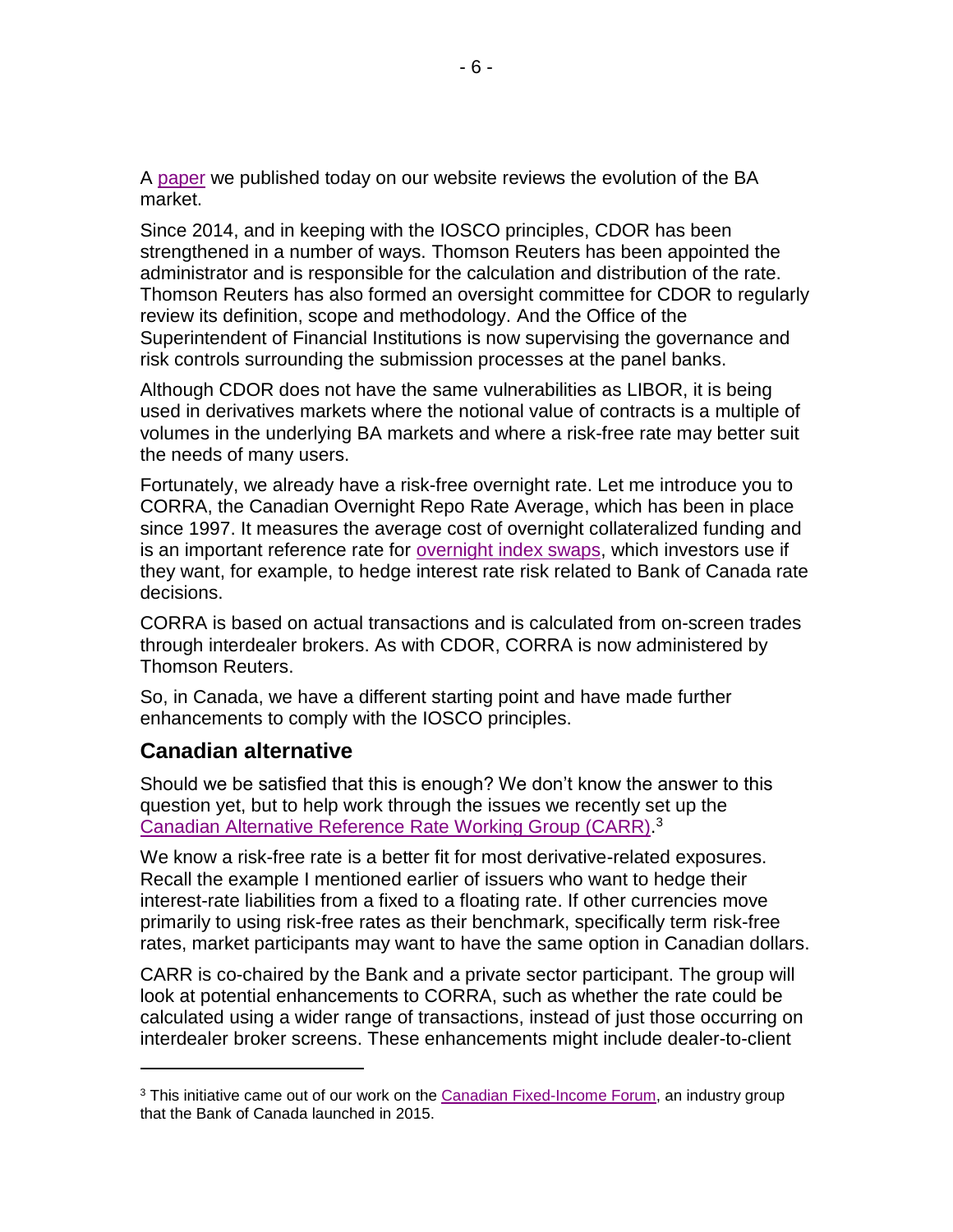trades. We expect that CARR will have a recommendation to bring forward on enhancements to CORRA by the end of the year.

From the outset, we wanted a diverse group to participate in CARR, people active in the marketplace, with deep expertise. We now have 21 members, some of whom are from banks, pension funds and investment firms. Because of the importance of ancillary products and exchanges where transactions are cleared, the Canadian Derivatives Clearing Corporation, the London Clearing House<sup>4</sup> and the Montréal Exchange are observers. We feel this provides a full perspective on the market. The working group is currently meeting monthly.

In addition, we want and need feedback from a wide range of stakeholders, including various Canadian regulatory authorities. We will likely set up targeted round-table discussions and other subgroups to solicit broader input. We will be exploring a range of topics, from the type of products that use interest-rate benchmarks to the wording of the fallback provisions in Canadian cash products referencing CDOR. All of this will give us a greater appreciation of the impact these changes will have on multiple stakeholders. The demands will be high over the balance of this year and next as we assess appropriate options for Canada while keeping informed of international developments. We will share our findings widely.

If a new risk-free term benchmark is developed, market adoption will be critical. For that to happen, we need pension funds, asset managers, banks and infrastructure providers to use it. Just as new functionality in each Windows upgrade prompts the development of new computer programs, a new benchmark will gain broader acceptance with the development of other ancillary products, such as futures.

## **Challenges ahead**

 $\overline{a}$ 

Let me turn now to the challenges that lie ahead, some of which are related to the global interconnectedness of markets.

Like our economy, where cross-border trade plays an important role, there is a large volume of cross-border financial flows, which are critical to our financial system. So we have to work in lockstep with authorities elsewhere. Many crosscurrency products reference benchmarks like LIBOR and CDOR. How quickly can markets for them adapt to using these new benchmarks or curves based on them? And if some benchmarks survive and others don't, will there need to be common approaches governing the use of interest rate benchmarks in foreign exchange markets?

There are also major issues around transition. Many contracts using benchmarks expire relatively quickly. But some have much longer maturities. For those, the

<sup>4</sup> The London Clearing House (LCH) operates SwapClear, the dominant global system for centrally clearing over-the-counter interest rate swaps, including many Canadian-dollar interest rate swaps.